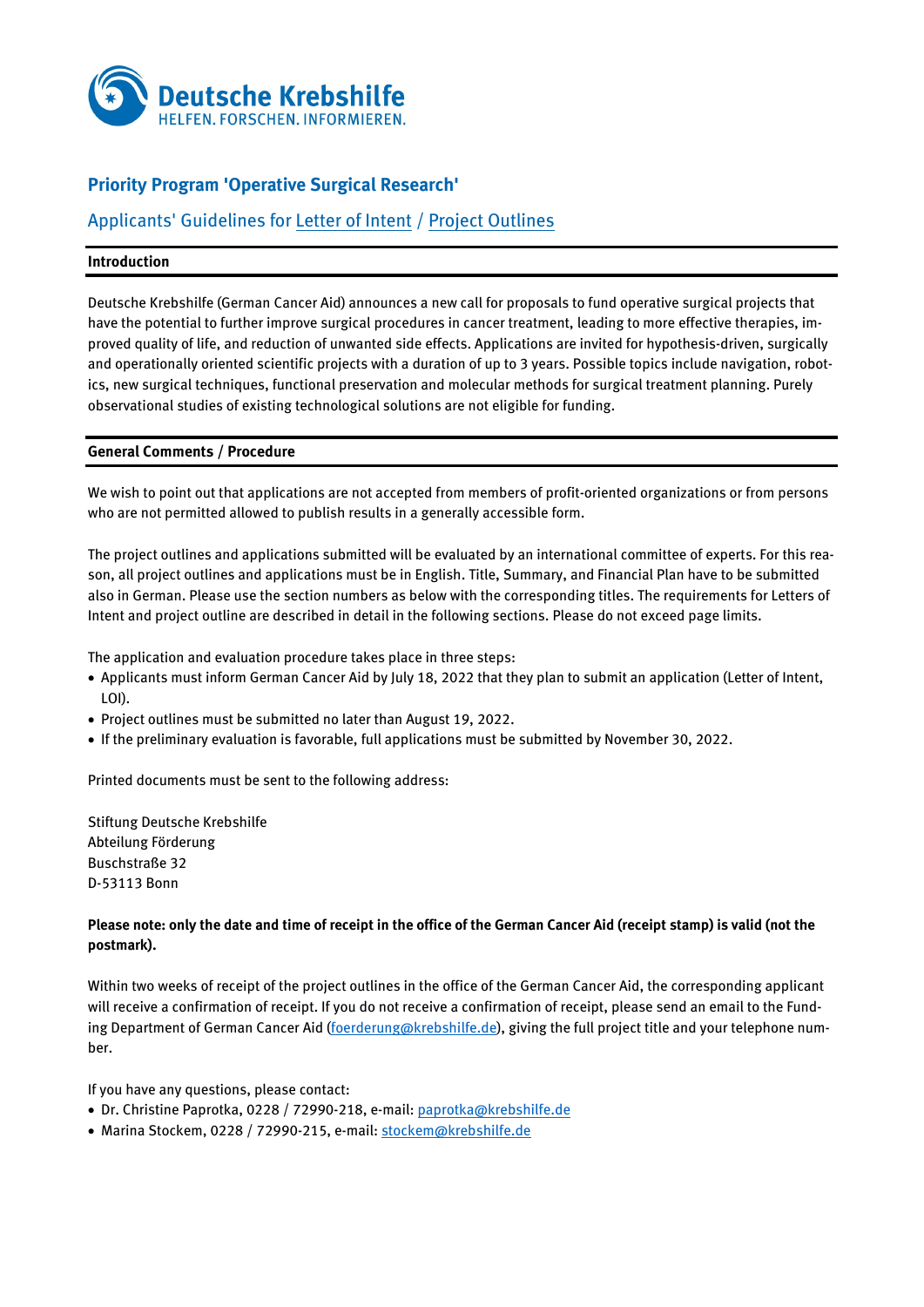

## **A. Guideline for 'Letter of Intent'**

Please submit your LOI only as pdf per e-mail t[o foerderung@krebshilfe.de.](mailto:foerderung@krebshilfe.de) Please use as subject: FSP 'Operative Surgical Research'.

## **1. Applicant / s**

The following information is needed for all applicants. Please give the name of the lead applicant, who will be the first responsible for all co-applicants and for correspondence with German Cancer Aid:

- First name, surname, degree
- Full name of the institution at which the applicant works (including address, telephone number and e-mail address)
- List of all participating research groups including the names of co-applicants and their institutions

Please note: The letter of intent must be signed by the lead applicant.

## **2. Project title (not more than 160 characters, including commas and spaces)**

## **3. Short description**

Please describe your project in three to five sentences. Name the entity to be examined and very briefly describe the methodology you plan to use.

## **B. Guideline for Project Outlines**

Please submit one printed copy of the project outline to the office of German Cancer Aid. Also send an electronic copy (PDF) of your project outline by e-mail [\(foerderung@krebshilfe.de\)](mailto:foerderung@krebshilfe.de). Both copies must be identical.

To simplify the evaluation process for the reviewers:

- Start the application with a table of contents and include the page numbers.
- Address all points mentioned in the guidelines, repeating all section numbers / letters, as well as the complete section titles.
- Use 'Verdana', font size 10 and 1.2 line spacing.

For consistency in the review process, only use the following terms for participating persons:

- Lead applicant
- Co-applicant\*
- Patient representatives\*\*
- Co-operation partner\*\*\* (Co-operation partners do not receive any funding.)

\* Co-applicants (as well as the lead applicant) cannot be employed in a foreign country, as no funding from German Cancer Aid is to be used outside of Germany. Companies are not allowed as co-applicants. If companies offer material, a MTA (Material Transfer Agreement) for the full proposal is needed. In the MTA it must clearly state that all rights to the results / findings of the project / trial belong to the applicant. See Appendix 2 of this guideline for more information about MTAs.

\*\*Patient participation is recommended (detailed description is needed for full applications, see corresponding guidelines).

\*\*\*Persons from foreign countries can participate only as co-operation partners.

The project outline must be signed by all applicants. You may use electronic signatures.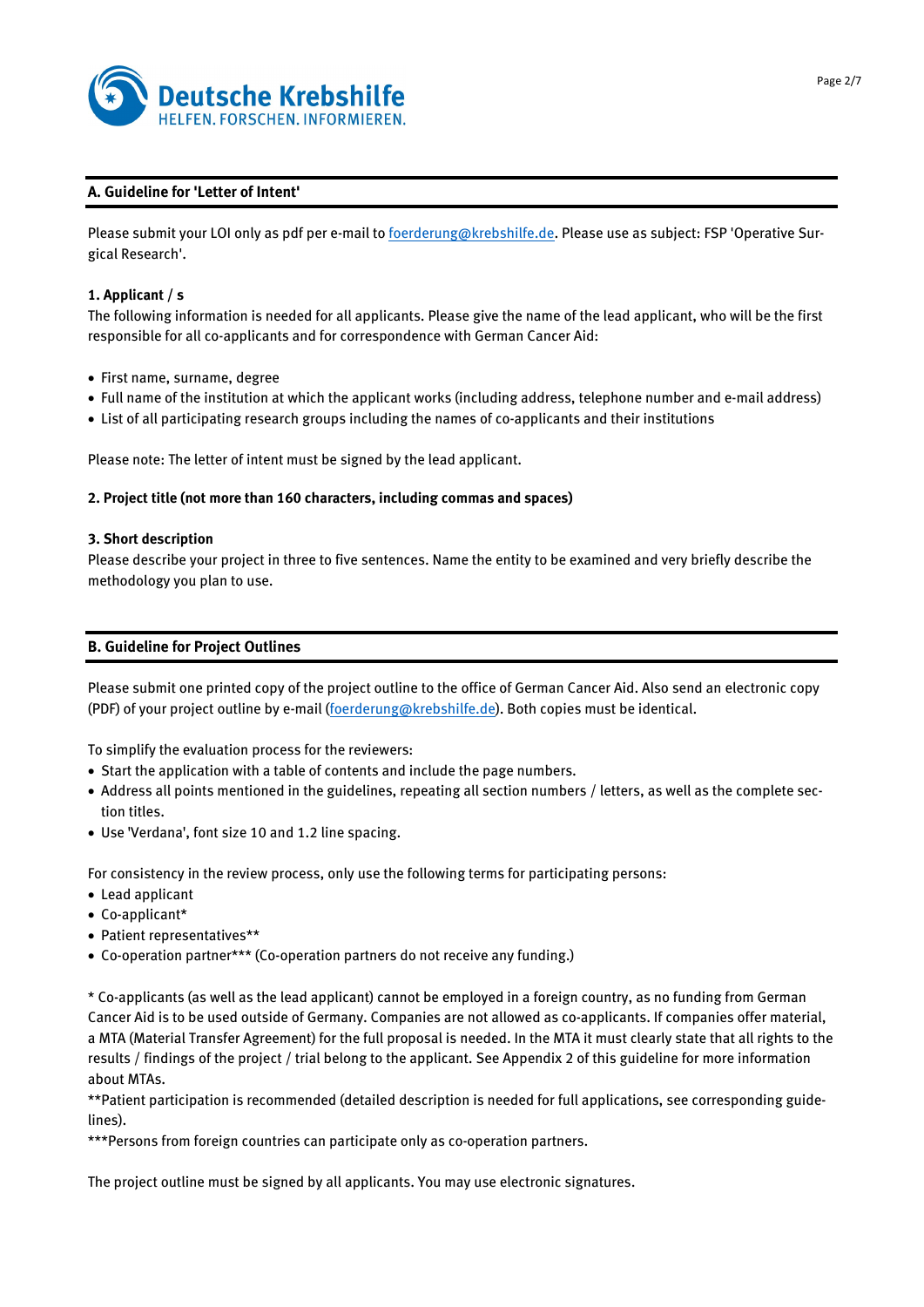

## Please note:

German Cancer Aid reserves the right to reject and send back applications that are incomplete or not prepared according to the guidelines. Therefore, we urge you to address all points in the guidelines. Please adhere strictly to the given page limits for each section.

**Please check your application completely prior to submission. Your application will not be screened for completeness upon receipt and will be given to the reviewers as is, even if information is missing or incorrect.**

Please use the section numbers as below, with the corresponding titles.

#### 1. General Information

1.1 Project title (not more than 160 characters **including** commas and spaces)

#### 1.2 Applicant / s

For each applicant:

- First name, surname, degree
- Full name of the institution at which the applicant works
- Postal address
- Telephone and e-mail address
- 1.3 Requested Funding Period (in months)

1.4 Short summary and description of the planned project (not more than 0.5 page) Description of the overall concept and the focus of the project.

1.5 Hypothesis and Strategy (not more than one page)

Please describe the hypothesis and the research approach of the proposed project. Please also explain the expected benefit for the patient.

1.6 Methodology / Work Program (not more than two pages) Please describe the methods you plan to use as well as the intended work program.

## **Note: (Section numbers 1.4-1.6) should not exceed 3.5 pages max.**

1.7 Literature References

## **2. Financial Plan**

Tabular overview of the estimated total amount of funding for the complete funding period. Please note that all contracts / agreements with third parties (for sequencing, analyses etc.) go under the rubric 'Other' and not 'Consumables'. Please use the table on the following page as model (Appendix 1).

## **3. Other Appendices**

CVs and publication list for all applicants

For each applicant:

- Current tabular CV (not more than 1.5 pages)
- Publication list of the five most important publications from the last five years (0.5 pages)

## **4. Processing of Personal Data**

Please include and sign the form 'Hinweise zur Verarbeitung personenbezogener Daten' (Appendix 3)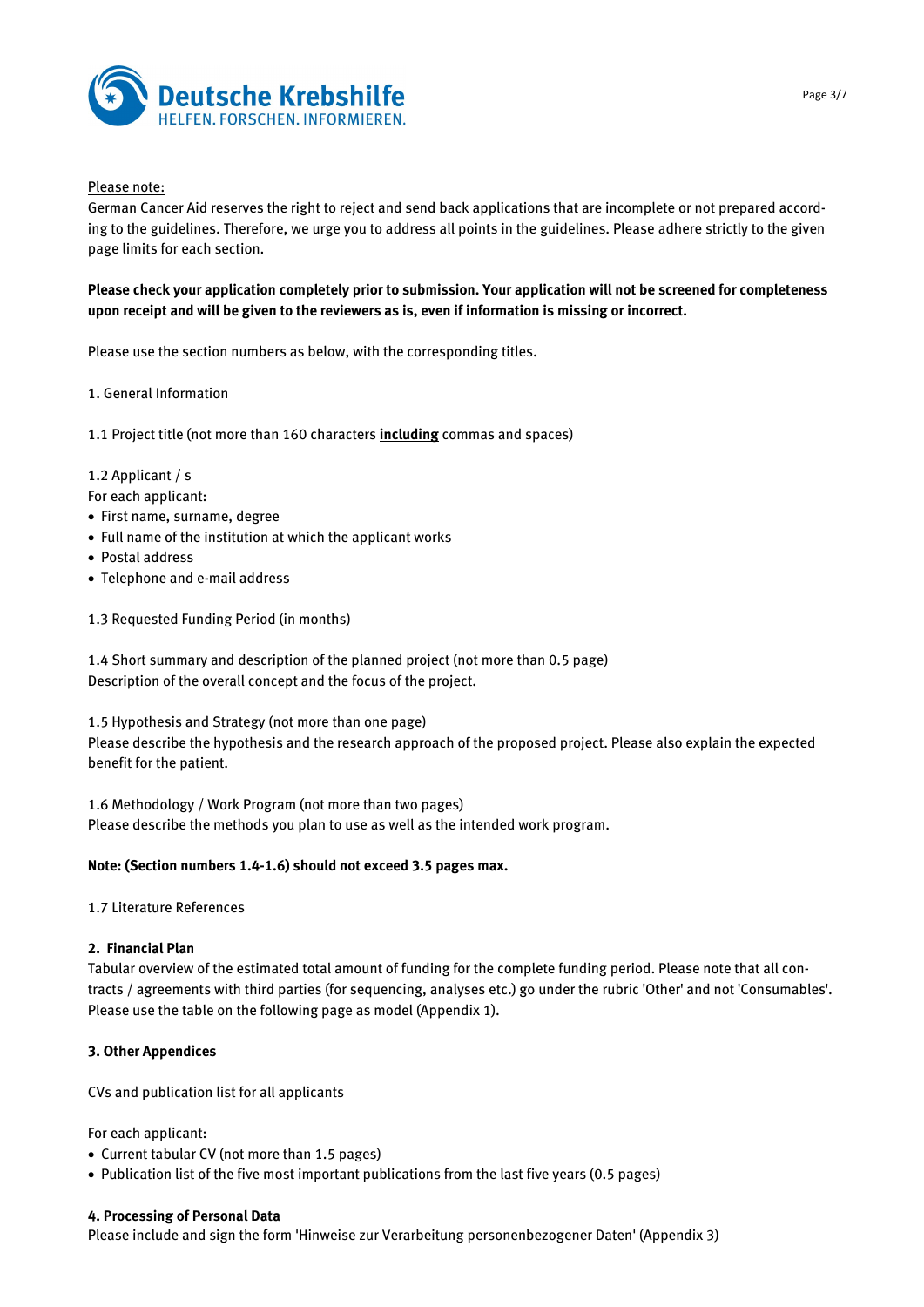

## **Additional Comments**

- No legal claim for funding can be derived from the submission of an application. The applicant has no claim that a submitted application should be returned.
- German Cancer Aid retains the right to check for duplicate funding by providing other external funding sources with the applicant's information (name, theme and objective of the project).
- The acceptance of a research grant obligates the funding recipient to comply with the rules of Good Scientific Practice. The rules of Good Scientific Practice are described in detail in the user guidelines for research funds from the German Research Foundation (DFG preprints 2.01 and 2.02). In the event of scientific misbehavior, sanctions can be concluded. In particular, scientific misbehavior is present when false information is provided deliberately or with gross negligence in a context of considerable scientific importance, or the intellectual property of others is violated or their research work is impaired. The circumstances of the individual case are always decisive.

Last updated: April 2022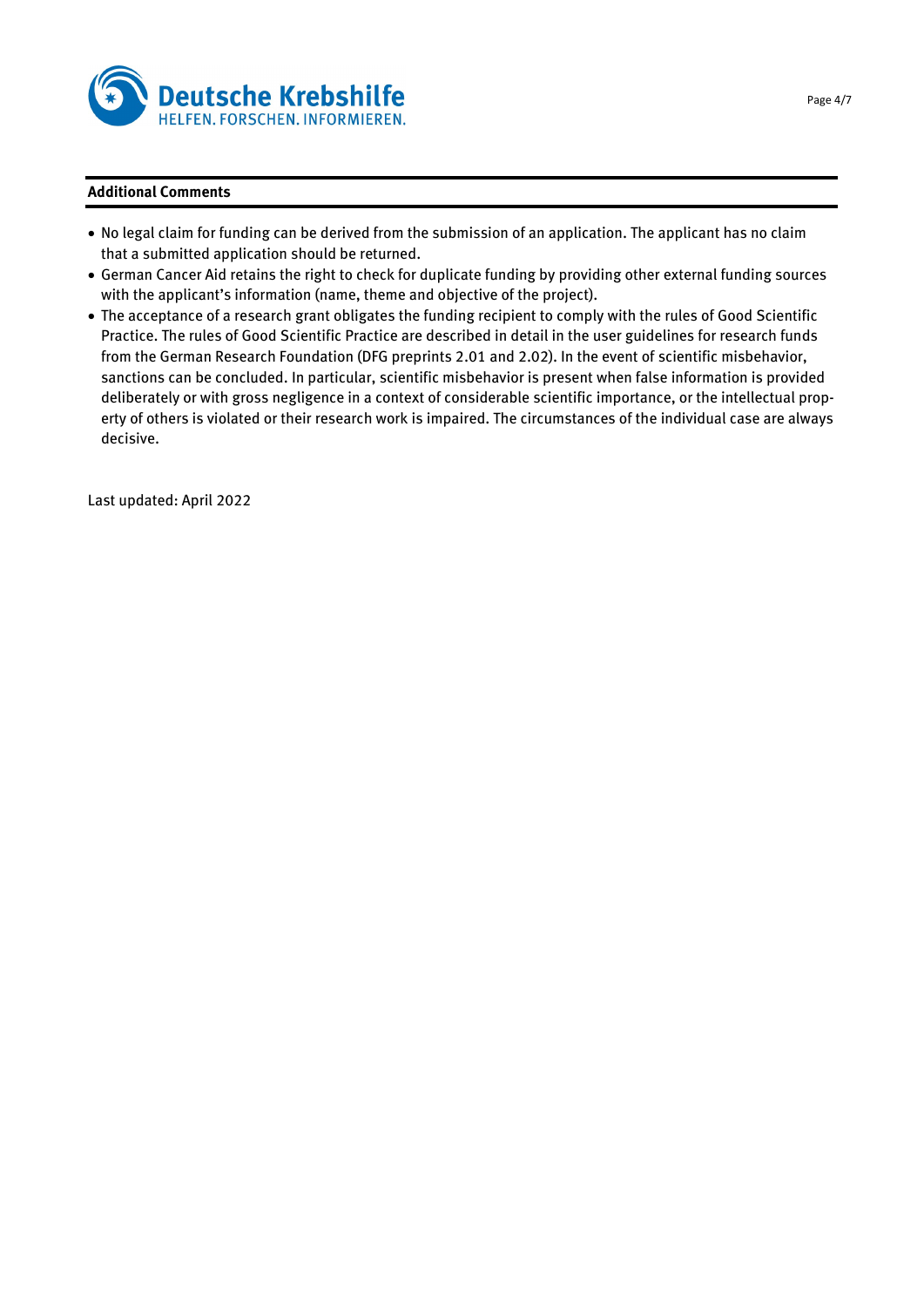

# APPENDIX 1: Financial Plan

|              | Personnel* | <b>Consumables</b> | <b>Animal Costs</b> | Investments | <b>Travel</b><br>(e.g., for meetings<br>with co-operation<br>partners) | <b>Other</b> | <b>Total</b> |
|--------------|------------|--------------------|---------------------|-------------|------------------------------------------------------------------------|--------------|--------------|
|              |            |                    |                     |             |                                                                        |              |              |
|              |            |                    |                     |             |                                                                        |              |              |
|              |            |                    |                     |             |                                                                        |              |              |
|              |            |                    |                     |             |                                                                        |              |              |
|              |            |                    |                     |             |                                                                        |              |              |
| <b>Total</b> |            |                    |                     |             |                                                                        |              |              |

\*For personnel costs, please give the title of the position(s) (e.g., technician, scientific assistant, PhD student, physician) and the salary group according to the collective agreement for federal state public employees (TV-L).

Please also note when filling out the table:

- Funds for congress or convention trips cannot be requested. However, if your project is approved by German Cancer Aid, it is possible to reallocate funds from consumables. Up to 1,000 euros (cost-neutral) per year may be reallocated for project-related congress trips with active participation. However, the reallocated amount cannot exceed ten percent of the total approved funding for consumables for the total project.
- Funds for publication costs also cannot be requested. Again, funds can be reallocated from consumables, if funding is approved. Up to 750 euros per year can be reallocated from the approved consumables. The financing of abstracts or reprints is excluded. The reallocated sum, however, cannot exceed ten percent of the total approved funding for consumables for the total project.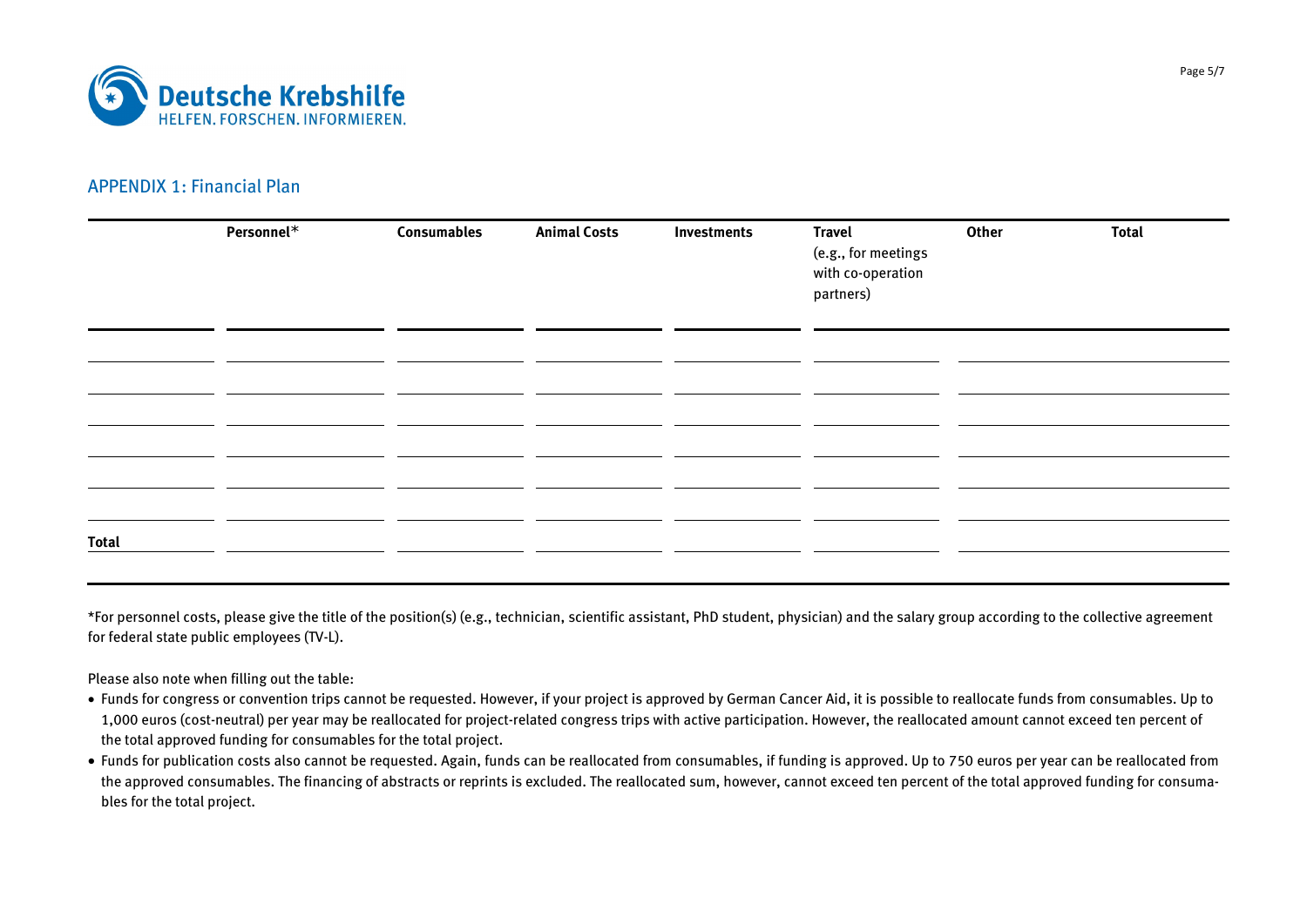

# APPENDIX 2: Co-operation with Industries

Conditions, which must be fulfilled, when the execution of the research project is essentially dependent on a substance or service produced and provided by a company:

- 1.Studies, which are the focus and interest of the industry (e.g pharmaceutical industry, manufacturers of medical products), are excluded from funding.
- 2.It must be clearly shown, that the project could not be executed without the support of German Cancer Aid (sole financing by company not possible).
- 3.During the entire study period, the study management must be prepared to reveal the complete project financing to German Cancer Aid at any time (transparency).
- 4.Industrial partners are not allowed to influence the design or execution (no contract research) of the project. Nor are they to influence the evaluation and publication of the study results (publication rights).
- 5. Written agreements with industrial partners must be attached to the application.
- 6. The project management must have data sovereignty.